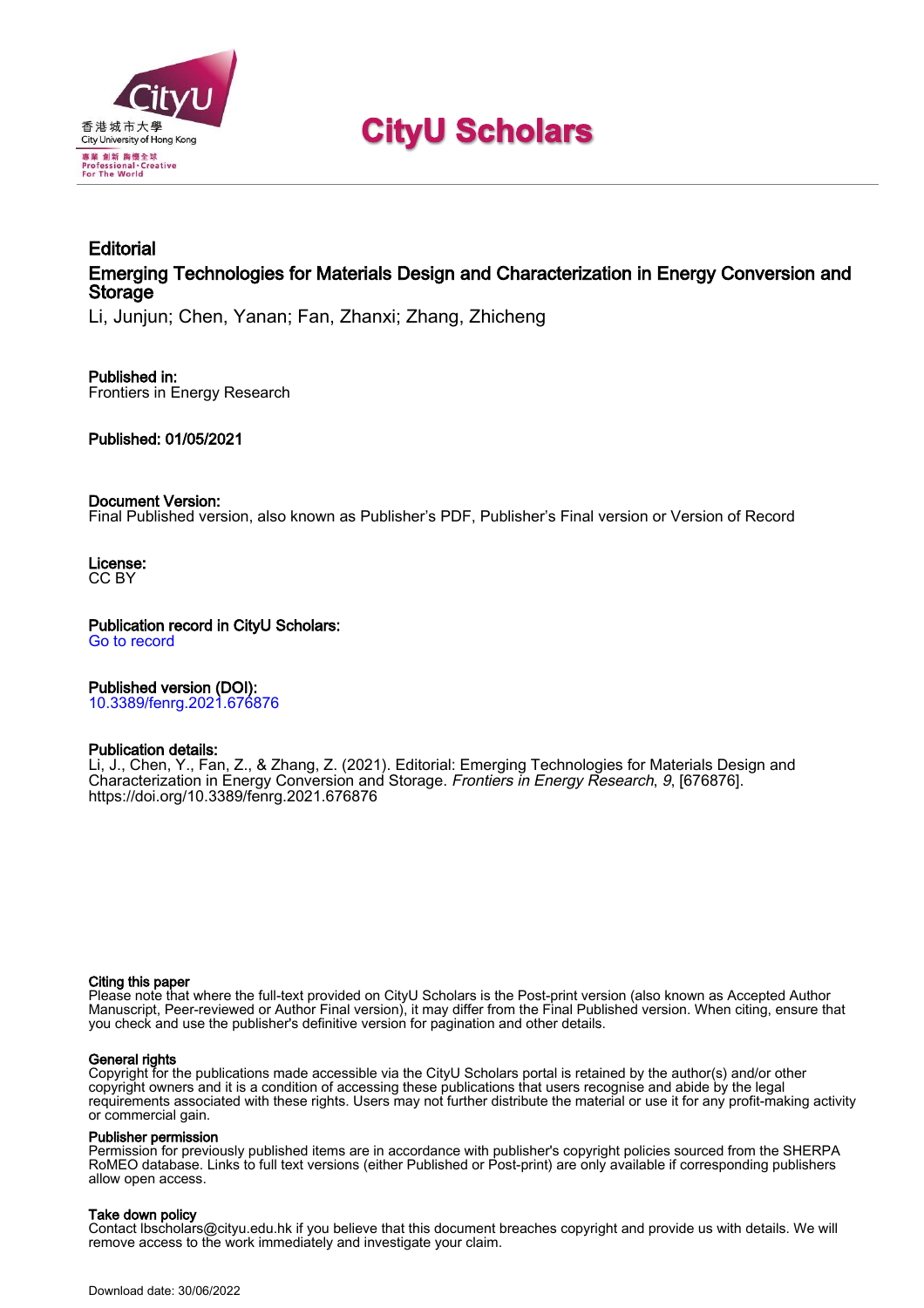



# [Editorial: Emerging Technologies for](https://www.frontiersin.org/articles/10.3389/fenrg.2021.676876/full) Materials Design and Characterization in Energy Conversion and Storage

Junjun Li<sup>1</sup>, Yanan Chen<sup>2</sup>, Zhanxi Fan<sup>3,4</sup> and Zhicheng Zhang<sup>1</sup>\*

**Editorial on the Research Topic**

*<sup>1</sup> Tianjin Key Laboratory of Molecular Optoelectronic Sciences, Collaborative Innovation Center of Chemical Science and Engineering, Department of Chemistry, School of Science, Tianjin University, Tianjin, China, <sup>2</sup> Tianjin Key Laboratory of Composite and Functional Materials, School of Materials Science and Engineering Key Laboratory of Advanced Ceramics and Machining Technology of Ministry of Education, Tianjin University, Tianjin, China, <sup>3</sup> Department of Chemistry, City University of Hong Kong, Kowloon, Hong Kong, <sup>4</sup> Hong Kong Branch of National Precious Metals Material Engineering Research Center (NPMM), City University of Hong Kong, Kowloon, Hong Kong*

Keywords: energy conversion and storage, electrocatalysis, water splitting, CO<sub>2</sub> reduction, nitrogen reduction reaction, fuel cell

### **OPEN ACCESS**

## Edited by:

*Sheng S. Zhang, United States Army Research Laboratory, United States*

#### Reviewed by:

*Dongshuang Wu, Kyoto University, Japan Fudong Han, Rensselaer Polytechnic Institute, United States*

> \*Correspondence: *Zhicheng Zhang [zczhang19@tju.edu.cn](mailto:zczhang19@tju.edu.cn)*

#### Specialty section:

*This article was submitted to Electrochemical Energy Conversion and Storage, a section of the journal Frontiers in Energy Research*

> Received: *06 March 2021* Accepted: *12 April 2021* Published: *10 May 2021*

#### Citation:

*Li J, Chen Y, Fan Z and Zhang Z (2021) Editorial: Emerging Technologies for Materials Design and Characterization in Energy Conversion and Storage. Front. Energy Res. 9:676876. doi: [10.3389/fenrg.2021.676876](https://doi.org/10.3389/fenrg.2021.676876)*

#### **[Emerging Technologies for Materials Design and Characterization in Energy Conversion](https://www.frontiersin.org/research-topics/13190/emerging-technologies-for-materials-design-and-characterization-in-energy-conversion-and-storage) and Storage**

The increasing consumption of fossil fuels leads to energy crisis and environmental issues, which seriously affects human daily life. To date, great efforts have been made to explore sustainable, ecofriendly and renewable energy alternatives to fossil fuels. In the past few decades, various energy conversion and storage technologies, such as water splitting [\(Zhang F. et al., 2019;](#page-3-0) [Hu et al., 2021;](#page-2-0) [Wu et al., 2021\)](#page-3-1), proton exchange membrane fuel cells [\(Edwards et al., 2008;](#page-2-1) [Park et al., 2012\)](#page-3-2), nitrogen reduction reaction (NRR) [\(Wan et al., 2019;](#page-3-3) [Zhang W. et al., 2019;](#page-3-4) [Yang et al., 2020b;](#page-3-5) [Li et al., 2021\)](#page-2-2),  $CO<sub>2</sub>$  reduction reaction  $(CO<sub>2</sub>RR)$  [\(Ozdemir et al., 2019;](#page-3-6) [Liu et al., 2020;](#page-2-3) Yang et al., [2020a;](#page-3-7) [Ma et al., 2021;](#page-2-4) [Wang et al., 2021\)](#page-3-8), and metal-air batteries [\(Cheng and Chen, 2012\)](#page-2-5) have shown promising potential due to the high efficiency, energy security, and environmental protection. In these fields, more attention has been paid to preparing advanced materials with outstanding performance, and developing advanced technologies for prediction, characterization and detection [\(Centi, 2020\)](#page-2-6).

Electrocatalytic NRR to NH<sup>3</sup> has been regarded as an attractive alternative to the traditional Haber-Bosch process owing to its lower energy consumption under ambient conditions (Tang and Qiao, [2019;](#page-3-9) [Yang et al., 2020b\)](#page-3-5). The development of advanced NRR catalysts with outstanding performance and low costs is highly desired. Recently, [Wang et al.](https://doi.org/10.3389/fenrg.2020.602438) reported that the ringlike  $V_2O_3$  nanostructures could effectively convert  $N_2$  to  $NH_3$  under ambient conditions. Scanning electron microscopy analysis shows that the ringlike structure is uniform with outer diameter of 350–500 nm. Transmission electron microscopy (TEM) analysis confirms that such nanoring possesses a rough surface, displaying more active sites. The high-resolution TEM image of an individual nanoring indicates a contracted interplanar distance of 0.211 nm, corresponding to the (113) plane. This work presents a facile strategy to fabricate the advanced non-noble-metal catalysts for NRR. It is believed that more effective and stable electrocatalysts would be developed for boosting the NRR in the future.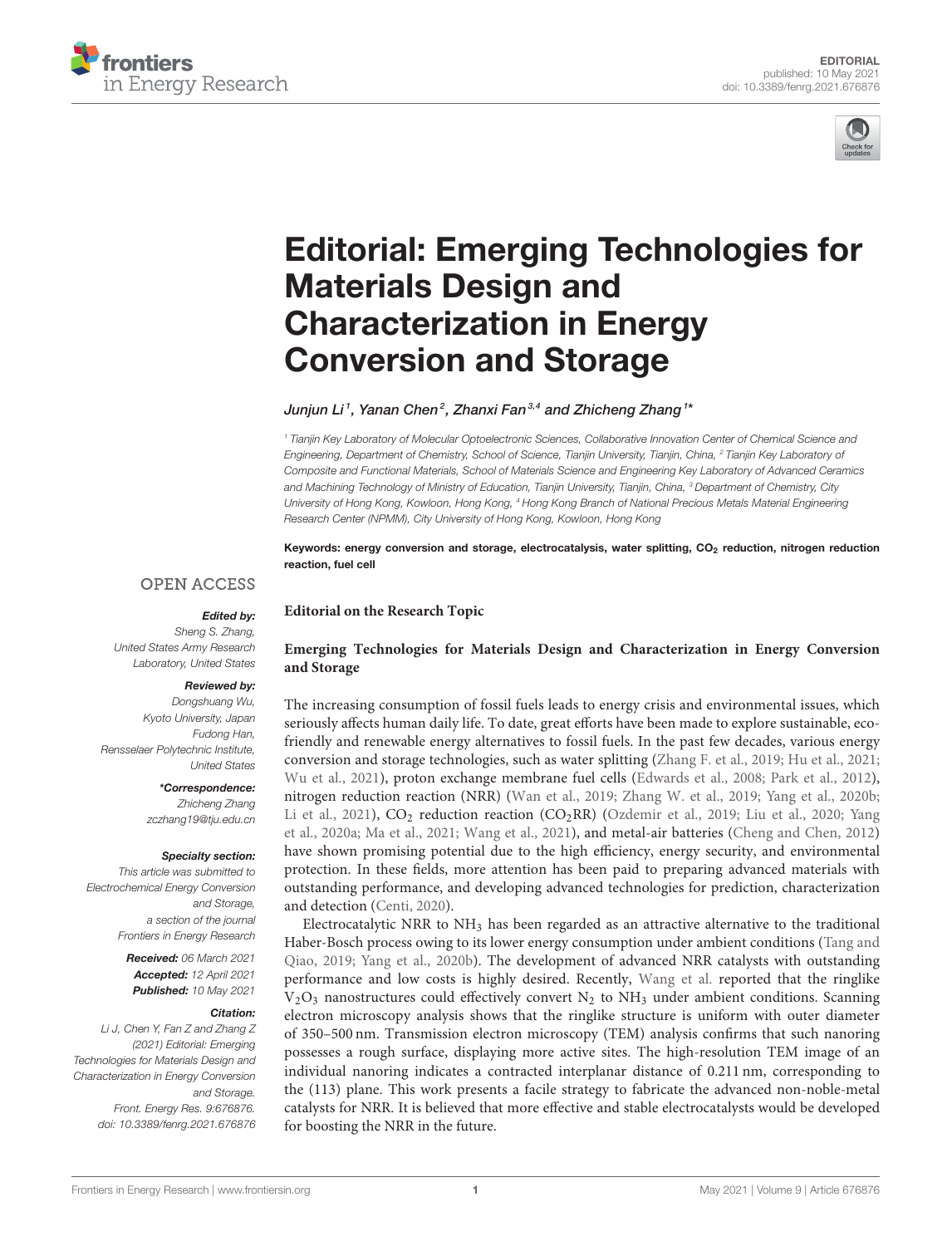Energy efficiency is another efficacious way to alleviate the energy crisis. In the field of energy-saving optoelectronics, electrochromic devices (ECDs) have shown great advantages. Among various fabrication materials for ECDs, coordination polymer (CP) shows a broad application prospect due to good cycle stability, high color rendering efficiency, and fast switching speed. [Liu et al.](https://doi.org/10.3389/fenrg.2021.620203) present a comprehensive survey of the current achievements and progresses of CP in energy efficient ECDs from the aspect of influence of composition, coordination bonding and microstructure of pyridine-based CP on the performance of ECDs. This work is expected to provide the guideline for achieving a substantial enhancement in electrochromic and other optoelectronic fields.

Nevertheless, one of the paramount challenges to develop new high-efficiency energy transformation materials is the long span from experiment to practical application, due to the complexity of research objects and methods, insufficient personal accumulated experience, etc. [\(Luo et al.\)](https://doi.org/10.3389/fenrg.2020.00116) Artificial intelligence (AI) has potential for solving the problems mentioned above. [Luo et al.](https://doi.org/10.3389/fenrg.2020.00116) investigated and summarized research works on energy storage materials for capacitors and Li-ion batteries. They pointed out that machine learning (ML), as a subset of AI, algorithms can reduce test number of cycles and required experiments, which greatly reduces time consumption and accelerates every stage of development. In addition, they summarized the status and progress of AI in energy storage materials and present solutions to relevant deficiencies, such as the establishment of a database, extracting data from unstructured literature with automaticity and high efficiency and accuracy, etc. Apart from saving time, AI can predict the performance of materials, monitor reaction processes, and explore reaction mechanisms [\(Luo et al.;](https://doi.org/10.3389/fenrg.2020.00116) [Yang et al.\)](https://doi.org/10.3389/fenrg.2020.00167). Focusing on the superiority of AI in predicting experiments, [Yang et al.](https://doi.org/10.3389/fenrg.2020.00167) reviewed the situation and application of AI in respects of optoelectronic materials, hydrogen peroxidation catalysts, water

## REFERENCES

- <span id="page-2-6"></span>Centi, G. (2020). Smart catalytic materials for energy transition. SmartMat. 1:e1005. doi: [10.1002/smm2.1005](https://doi.org/10.1002/smm2.1005)
- <span id="page-2-9"></span>Chen,. C., Yan, X., Liu, S., Wu, Y., Wan, Q., Sun, X., et al. (2020). Highly efficient electroreduction of  $CO<sub>2</sub>$  to  $C<sub>2+</sub>$  alcohols on heterogeneous dual active sites. Angew. Chem. Int. Ed. 59, 16459–16464. doi: [10.1002/anie.202006847](https://doi.org/10.1002/anie.202006847)
- <span id="page-2-5"></span>Cheng, F., and Chen, J. (2012). Metal-air batteries: from oxygen reduction electrochemistry to cathode catalysts. Chem. Soc. Rev. 41, 2172–2192. doi: [10.1039/c1cs15228a](https://doi.org/10.1039/c1cs15228a)
- <span id="page-2-1"></span>Edwards, P. P., Kuznetsov, V. L., David, W. I. F., and Brandon, N. P. (2008). Hydrogen and fuel cells: towards a sustainable energy future. Energy Policy 36, 4356–4362. doi: [10.1016/j.enpol.2008.09.036](https://doi.org/10.1016/j.enpol.2008.09.036)
- <span id="page-2-0"></span>Hu, H., Wang, Z., Cao, L., Zeng, L., Zhang, C., Lin, W., et al. (2021). Metalorganic frameworks embedded in a liposome facilitate overall photocatalytic water splitting. Nat. Chem. 13, 358–366. doi: [10.1038/s41557-020-00635-5](https://doi.org/10.1038/s41557-020-00635-5)
- <span id="page-2-7"></span>Lee, J. C., Kim, J. Y., Joo, W. H., Hong, D., Oh, S. H., Kim, B., et al. (2020). Thermodynamically driven self-formation of copper-embedded nitrogen-doped carbon nanofiber catalysts for a cascade electroreduction of carbon dioxide to ethylene. J. Mater. Chem. A. 8, 11632–11641. doi: [10.1039/D0TA03322G](https://doi.org/10.1039/D0TA03322G)
- <span id="page-2-2"></span>Li, Y., Li, J., Huang, J., Chen, J., Kong, Y., Yang, B., et al. (2021). Boosting electroreduction kinetics of nitrogen to ammonia via tuning electron

electrolysis catalysts and microbial fuel cells. It indicates that the relationship between prediction and actual experiments is mutually facilitating. In other words, the efficiency of actual material processing can be promoted with accurate prediction, and the database for AI is extended.

In conclusion, the development of advanced materials and technologies for energy conversion and storage are of vital importance. Until now, various promising materials with excellent performance have been prepared, such as carbon nanomaterials [nanofibers [\(Zhao et al., 2018;](#page-3-10) [Lee et al., 2020\)](#page-2-7), nanotubes [\(Ma et al., 2019;](#page-2-8) [Sun et al., 2020;](#page-3-11) [Tuo et al.,](#page-3-12) [2020;](#page-3-12) [Zhang et al., 2020\)](#page-3-13), graphene [\(Chen et al., 2020\)](#page-2-9), etc.], reticular structure [metal-organic framework [\(Nam et al.,](#page-2-10) [2018\)](#page-2-10), covalent organic framework [\(Lin et al., 2015\)](#page-2-11)], and tandem catalyst [\(Morales-Guio et al., 2018\)](#page-2-12), etc. It is worth mentioning that traditional technologies in detection and characterization are gradually substituted with new and advanced solutions, such as computer science (AI, ML, etc.), and insitu characterization (In-situ/operando synchrotron radiation, in-situ/operando morphology/spectrum, etc.). It is believed the emerging technologies for materials design and characterization in energy conversion and storage will be greatly developed in the future.

## AUTHOR CONTRIBUTIONS

ZZ supervised the project. JL wrote the manuscript. ZZ, YC, and ZF revised the manuscript. All authors contributed to the article and approved the submitted version.

## FUNDING

This work was supported by the National Natural Science Foundation of China (22071172).

distribution of single-atomic iron sites. Angew. Chem. Int. Ed. 60, 9078–9085. doi: [10.1002/anie.202100526](https://doi.org/10.1002/anie.202100526)

- <span id="page-2-11"></span>Lin, S., Diercks, C. S., Zhang, Y., Kornienko, N., Nichols, E. M., Zhao, Y., et al. (2015). Covalent organic frameworks comprising cobalt porphyrins for catalytic CO<sub>2</sub> reduction in water. Science 349, 1208-1213. doi: [10.1126/science.aac8343](https://doi.org/10.1126/science.aac8343)
- <span id="page-2-3"></span>Liu, H., Zhu, Y., Ma, J., Zhang, Z., and Hu, W. (2020). Recent advances in atomic-level engineering of nanostructured catalysts for electrochemical CO<sub>2</sub> reduction. Adv. Func. Mater. 30:1910534. doi: [10.1002/adfm.201910534](https://doi.org/10.1002/adfm.201910534)
- <span id="page-2-8"></span>Ma, C., Hou, P., Wang,. X., Wang, Z., Li, W., and Kang, P. (2019). Carbon nanotubes with rich pyridinic nitrogen for gas phase  $CO<sub>2</sub>$  electroreduction. Appl. Catal. B-Environ. 250, 347–354. doi: [10.1016/j.apcatb.2019.03.041](https://doi.org/10.1016/j.apcatb.2019.03.041)
- <span id="page-2-4"></span>Ma, D., Han, S., Cao, C., Wei, W., Li, X., Chen, B., et al. (2021). Bifunctional singlemolecular heterojunction enables completely selective  $CO<sub>2</sub>$ -to- $CO$  conversion integrated with oxidative 3D nano-polymerization. Energy Environ. Sci. 14, 1544–1552. doi: [10.1039/D0EE03731A](https://doi.org/10.1039/D0EE03731A)
- <span id="page-2-12"></span>Morales-Guio, C. G., Cave, E. R., Nitopi, S. A., Feaster, J. T., Wang, L., Kuhl, K. P., et al. (2018). Improved CO<sub>2</sub> reduction activity towards  $C_{2+}$  alcohols on a tandem gold on copper electrocatalys. Nat. Catal. [1, 764–771. doi: 10.1038/s41929-018-0](https://doi.org/10.1038/s41929-018-0139-9) 139-9
- <span id="page-2-10"></span>Nam, D., Bushuyen, O. S., Li, J., Luna, P. D., Seifitokaldani, A., Dinh, C. T., et al. (2018). Metal-organic frameworks mediate Cu coordination